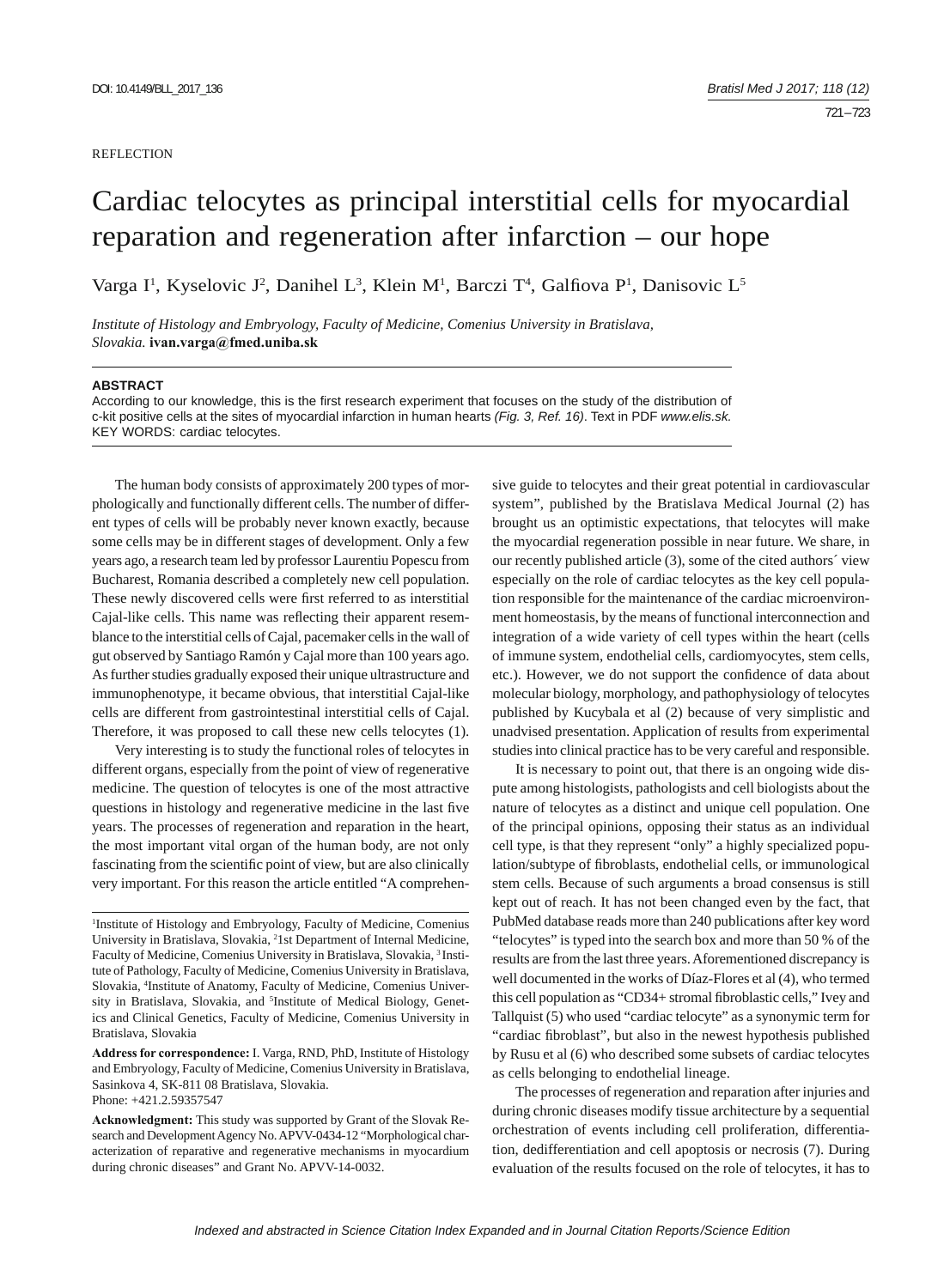721 – 723



**Fig. 1. Acute myocardial infarction, 68-years-old male. a) Microscopy image (hematoxylin and eosin staining) from autopsy specimen of myocardial infarction. The myocardium shows pale and fragmented cardiomyocytes with loss of nuclei and markedly decreased cross-striations;**  prominent infiltration by polymorphonuclear leukocytes is visible. b) No c-kit (CD117)-positive cells are detected between cardiac muscle cells **(orig. magn. 200x).**



**Fig. 2. Normal myocardium, 67-years-old female. a) histologically normal myocardium (hematoxylin and eosin staining). b) Spindle-shaped c-kit positive cells, probably telocytes (arrows), between cardiac muscle cells (orig. magn. 200x).**



**Fig. 3. Myocardium with small scars after previous hypoxia, 57-years-old male. a) Histologically normal cardiac muscle cells between increased perivascular connective tissue (hematoxylin and eosin staining). b) Numerous spindle-shaped c-kit positive cells with long prolongations, probably telocytes (brown color) between cardiac muscle cells. Arrows indicated c-kit positive round cells, probably mastocytes (orig. magn. 200x).**

be clearly stated which results were achieved from experimental, animal and human studies. This is also a problem of Kucybala´s et al review (2). It is very hopeful that some recently published studies investigated changes in the distribution and function of telocytes associated with cardiovascular disease. But most of them are based on experiments on rats (8–10) and only one paper is focused on the investigation of human end-stage failing hearts (11). However, to describe cardiac telocytes as having therapeutic potential for humans inappropriate at this stage of research, because there are too many controversies. The same applies to cardiac telocytes experimental transplantation in animal models which significantly increase vessel density and decrease myocardial fibrosis at the heart infarction site (9). Up to now, the distribution of telocytes within the infarction site and scar tissue in the human heart is still unknown.